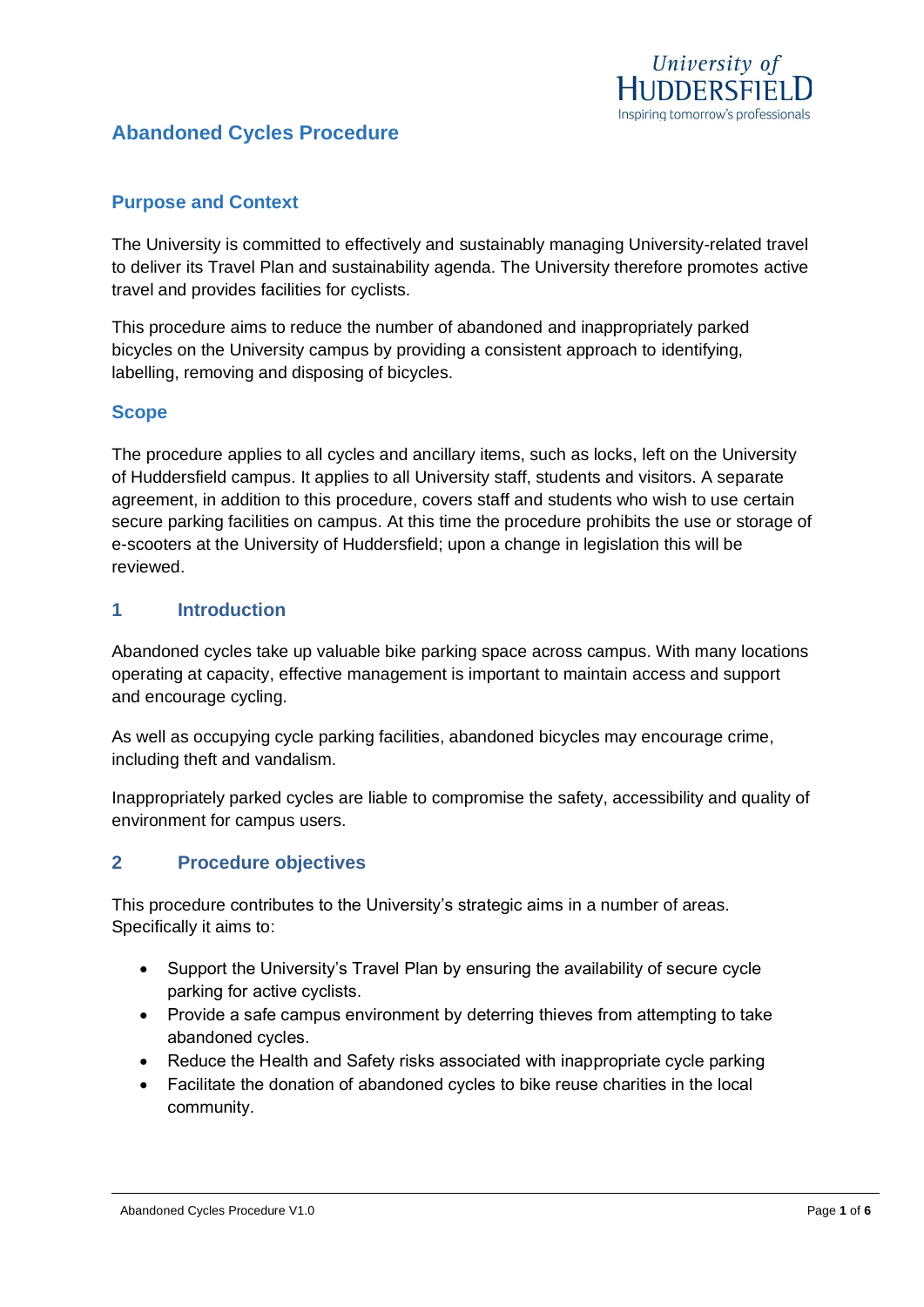# **3 Cycle parking on campus**

There is an ongoing programme to improve the range of cycle parking facilities on campus. A list of current facilities is available at [www.hud.ac.uk/sustainability/cycling](http://www.hud.ac.uk/sustainability/cycling)

Cycles should be parked in designated areas where stands or other facilities are provided.

Cycles should not be parked where they are liable to cause an obstruction, for example, at the entrance of a building or secured to a fence alongside a walkway.

No bicycles, other than folded Brompton style bicycles, may be stored inside any University building. Folding bicycles may be taken into buildings and stored, fully folded, in manner that does not cause any obstruction or any damage to the building fabric or floor coverings. Under no circumstances should bicycles be stored in corridors or stairwells that form a fire escape route.

Bicycles that are found in buildings or parked where they are liable to cause obstruction or danger may, without notice, be removed and impounded. Security chains and other devices will be cut if necessary.

The cycle parking facilities on campus are for daily use only and not for regular overnight or long-term storage. Bicycles left in the shelters for prolonged periods are at risk of removal.

Please notify Security Services as soon as possible if you intend to leave your bicycle for longer than 7 days for reasons that are unavoidable. Contact the team on 01484 47 2220 or by emailing [Estates.Control@hud.ac.uk](mailto:Estates.Control@hud.ac.uk)

Where possible bicycle locks should be removed with your bike when not in use. If you do intend to leave your lock in a facility on campus please leave your contact details attached to the lock.

The University will hold an annual clear-out throughout the month of August where all bicycles and ancillary items will be tagged for removal. Any bicycles or ancillary items that still have these tags attached after the 1-month period will be removed.

## **4 Abandoned cycle uplift process**

The procedure for identifying and uplifting abandoned cycles is as follows:

- Regular patrols will be undertaken by Security Services to identify abandoned cycles.
- A cycle will be suspected abandoned if it has not been moved for an extended period of time (one week) or if it is assessed as unroadworthy, for example if it has:
	- o Flat tyres or buckled wheels.
	- o Missing wheels or chain.
	- o Seized/damaged breaks, gears or chain.
- Any bicycle identified as abandoned will be photographed, recorded and tagged with an abandoned cycle notice (appendix 1). This advises the owner to move it as soon as possible or contact Security Services to claim their bicycle.
- All bicycles that are unmoved or unclaimed after a 1-month period will be removed by Security Services and placed in storage for a further 3 months.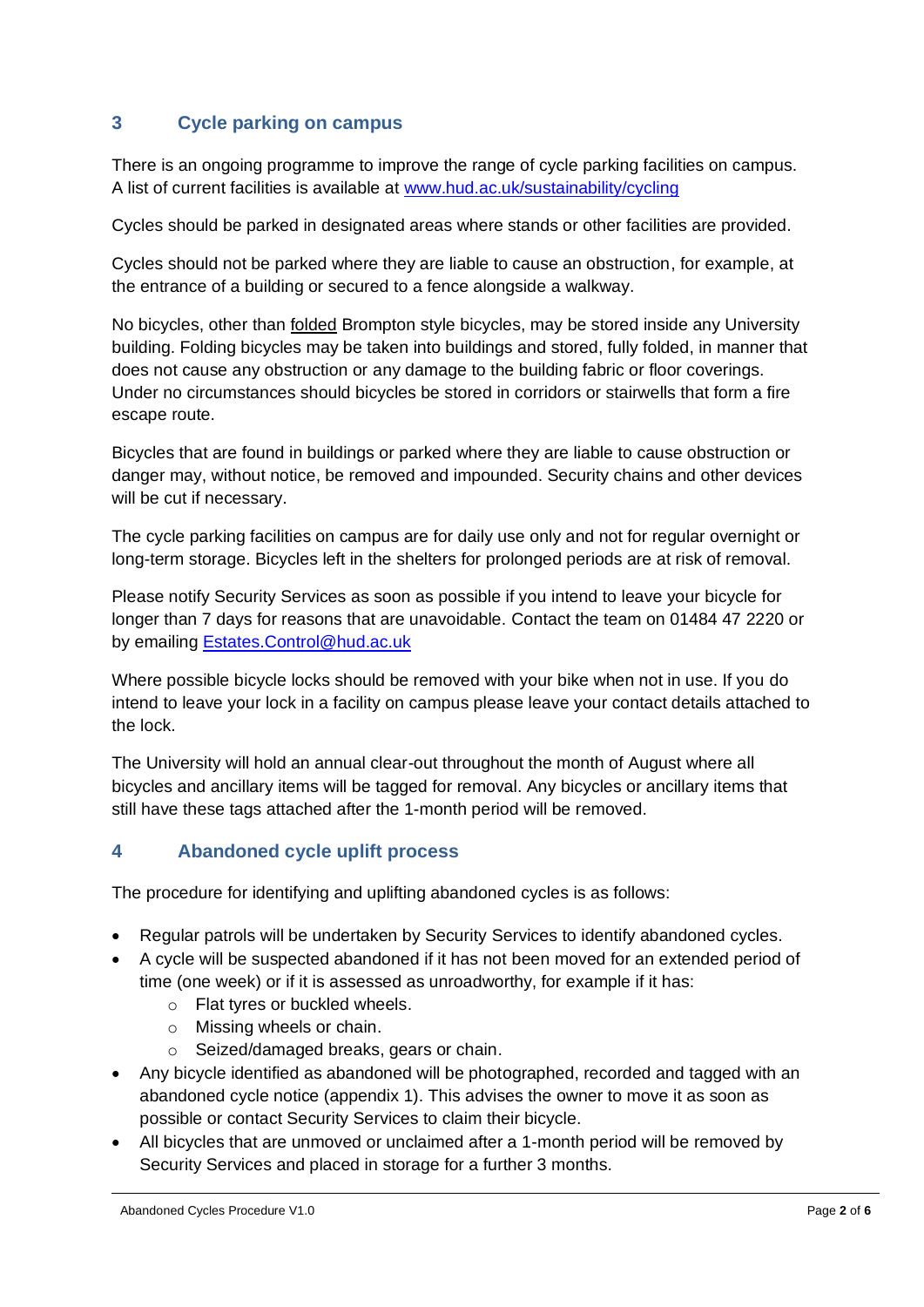• Cycles unclaimed after the 3-month period will be donated, where possible, to a local charity.

# **5 Inappropriately parked cycle uplift process**

The procedure for identifying and uplifting inappropriately parked cycles and other items including e-scooters is as follows:

- Items will be deemed as parked inappropriately if they are not in a designated University of Huddersfield cycle facility or if they create a hazard or obstruction, for example to:
	- o Fire exits.
	- o Ramps.
	- o External stair rails.
	- o External fire routes.
	- o Building entrances and exits.
- Items parked inappropriately will be **removed immediately without notice** by Security Services on behalf of the University to maintain a safe, accessible and welcoming environment for all campus users.
- Items will be photographed, recorded and tagged with a record number. Items will be placed in storage for 3 months to allow adequate time for owners to come forward.
- Cycles unclaimed after the 3-month period will be donated, where possible, to a local charity.

## **6 Abandoned bicycle lock uplift process**

The procedure for identifying and uplifting abandoned locks is as follows:

- Regular patrols will be undertaken by Security Services to identify abandoned cycle locks.
- A bicycle lock will be suspected abandoned if it has not been moved for an extended period of time (one week) and is not labelled with adequate contact details.
- Any bicycle lock identified as abandoned will be photographed, recorded and tagged with an abandoned cycle lock notice (appendix 1). This advises the owner to move it as soon as possible or label it with their contact details.
- All bicycle locks that are unmoved or unlabelled 1-month after being tagged will be removed by Security Services on behalf of University.

## **7 Retrieving your seized bicycle**

If you suspect that your bicycle has been removed by the University, visit the Security Control Hub in the Harold Wilson Building (open 24 hours, 7 days a week) or contact the team on 01484 47 2220 or by emailing **[Estates.Control@hud.ac.uk](mailto:Estates.Control@hud.ac.uk)**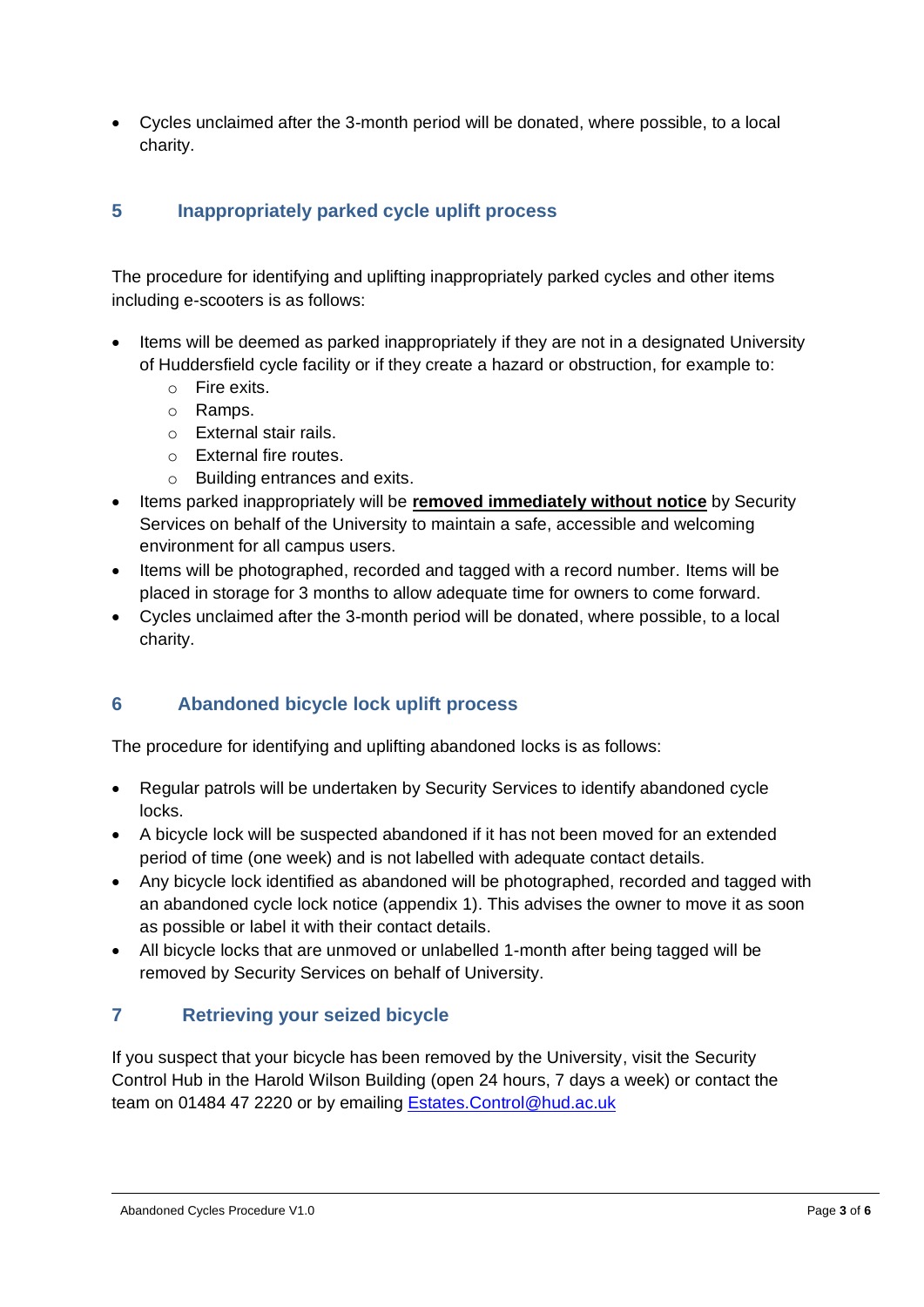Bicycle owners will be required to confirm the location of where the bicycle was left, and give a description of their bicycle, such as its colour, make, features and frame number (if known).

If Security Services have your bicycle, they will arrange a suitable time for you to collect it. Otherwise, they will advise you on how to report stolen items to the local police.

The University accepts no responsibility for any loss or damage to bicycles removed under the terms of this procedure. It will not reimburse you for the cost of your lock if it has to be cut to remove your bicycle.

## **8 Charitable donation of unclaimed cycles**

When selecting charities, priority will be given to registered local charities that refurbish cycles for reuse.

Paperwork will be obtained to demonstrate the transfer of property to the charitable organisation and retained electronically by Security Services for two years.

Selected charities will be reviewed when this procedure is reviewed.

# **9 Report an abandoned or inappropriately parked bicycle**

All staff and students are encouraged to report abandoned or inappropriately parked cycles to the Security Control Hub by emailing **Estates.Control@hud.ac.uk**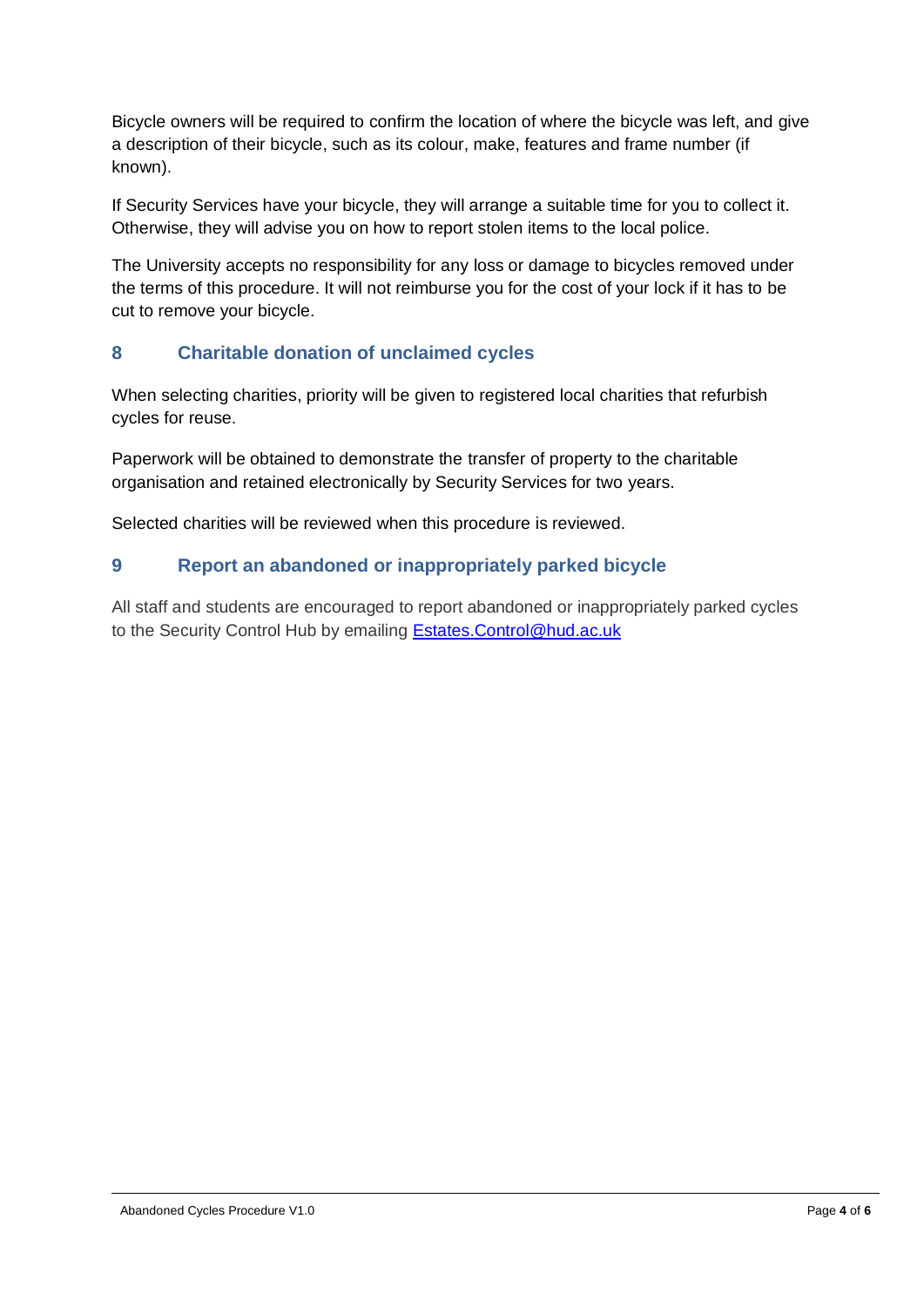# **10 Appendix 1: Abandoned cycle notice**

| Once looped<br>through the<br>abandoned<br>item stick<br>the other | University of<br><b>HUDDERSFIELD</b><br>Inspiring global professionals                    |                | This item has been marked as abandoned. If this is<br>your property remove this tag within 1-month or<br>the item will be impounded by the University.<br>Bikes should not be left overnight. Locks can<br>remain if correctly labelled. | Peel the reverse<br>of this square<br>and loop around<br>the abandoned<br>item before<br>sticking to the<br>other end |
|--------------------------------------------------------------------|-------------------------------------------------------------------------------------------|----------------|------------------------------------------------------------------------------------------------------------------------------------------------------------------------------------------------------------------------------------------|-----------------------------------------------------------------------------------------------------------------------|
| end here                                                           | For more information please view the Abandoned<br>Cycles Policy at www.hud.ac.uk/policies | Date of issue: | Number:                                                                                                                                                                                                                                  |                                                                                                                       |